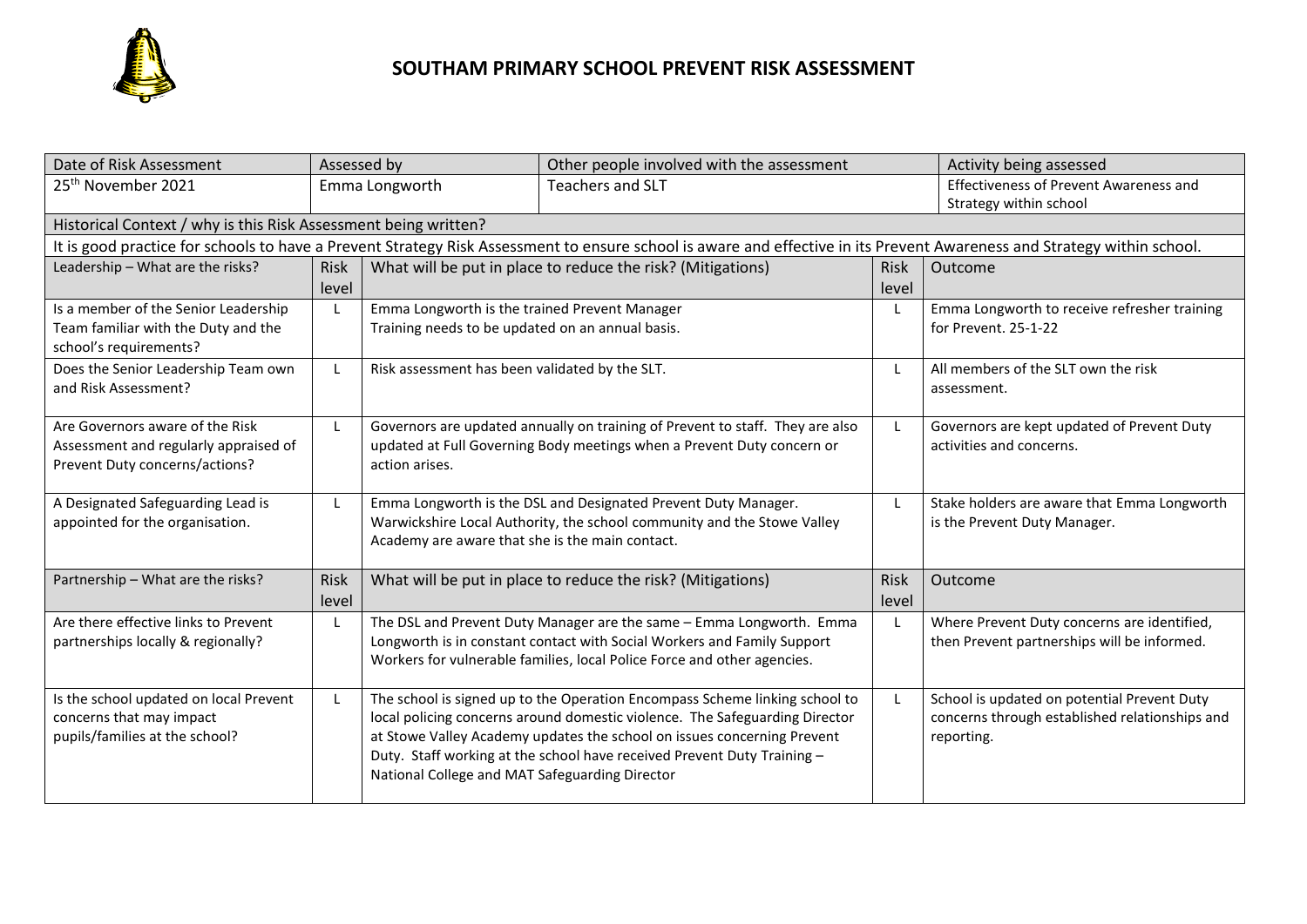

## **SOUTHAM PRIMARY SCHOOL PREVENT RISK ASSESSMENT**

| Training - What are the risks?                                                                                                                                                                                                                                                    | Risk          | What will be put in place to reduce the risk? (Mitigations)                                                                                                                                                                                                                                                                                                               | <b>Risk</b>          | Outcome                                                                                                                                                                                                                                                         |
|-----------------------------------------------------------------------------------------------------------------------------------------------------------------------------------------------------------------------------------------------------------------------------------|---------------|---------------------------------------------------------------------------------------------------------------------------------------------------------------------------------------------------------------------------------------------------------------------------------------------------------------------------------------------------------------------------|----------------------|-----------------------------------------------------------------------------------------------------------------------------------------------------------------------------------------------------------------------------------------------------------------|
|                                                                                                                                                                                                                                                                                   | level         |                                                                                                                                                                                                                                                                                                                                                                           | level                |                                                                                                                                                                                                                                                                 |
| Does the organisation have an<br>established programme of Prevent<br>training to enable staff to<br>a) have an understanding of the factors<br>that make people vulnerable to being<br>drawn into terrorism,<br>b) recognise such vulnerability &<br>c) know what action to take? | L             | All teaching, support staff and governors have been trained in Prevent -<br>National College, Prevent Duty Manager and MAT Safeguarding Director.<br>As this is a Primary School, the training identifies how British Values is the<br>starting point to educating pupils in Respect, Tolerance and Kindness.                                                             | L                    | All those concerned with the care of pupils at<br>the school understanding how British Values<br>underpins the culture of Respect, Tolerance and<br>Kindness. British Values is a Prevent Duty<br>Strategy that is most relevant to primary school<br>children. |
| Is there a clear policy for induction &<br>refresher Prevent training?                                                                                                                                                                                                            | L             | All new members of staff receive Safeguarding Training (KCSE) automatically<br>as they start their role. Included in this is Prevent Duty training. This then is<br>trained annually in more depth with all members of staff.                                                                                                                                             | L                    | All new members of staff are aware of Prevent<br>Duty through induction training.                                                                                                                                                                               |
| On-Line Safety - What are the risks?                                                                                                                                                                                                                                              | Risk<br>level | What will be put in place to reduce the risk? (Mitigations)                                                                                                                                                                                                                                                                                                               | <b>Risk</b><br>level | Outcome                                                                                                                                                                                                                                                         |
| Is the Prevent Duty included in an IT<br>Acceptable Use policy?                                                                                                                                                                                                                   | L             | Prevent is included in Internet Safety Learning and regular communications<br>with parents to pupils and families know how to stay safe on-line and avoid<br>Prevent Duty risks.                                                                                                                                                                                          | L                    | Pupils and families know how to stay safe on<br>line.                                                                                                                                                                                                           |
| Does your monitoring system allow for<br>graduated and proportionate response<br>to alerts?                                                                                                                                                                                       | L             | The school uses the CPOMS safeguarding system. All staff are trained to<br>report any and all incidents that may relate to Prevent Duty. The DSL is able<br>to identify potential risks that are communicated through CPOMS and take<br>appropriate action. Social Services and/or the Local Police would be<br>consulted before action is taken, if this is appropriate. | L                    | The CPOMS monitoring system ensures that the<br>DSL receives factual concerns as they arise.                                                                                                                                                                    |
| Welfare and Pastoral Support - What<br>are the risks?                                                                                                                                                                                                                             | Risk<br>level | What will be put in place to reduce the risk? (Mitigations)                                                                                                                                                                                                                                                                                                               | <b>Risk</b><br>level | Outcome                                                                                                                                                                                                                                                         |
| Do we have systems in place to<br>identify pupil welfare concerns?                                                                                                                                                                                                                | $\mathsf{L}$  | The school uses the CPOMS safeguarding system. All staff are trained to<br>report any and all incidents that may relate to Prevent Duty and safeguarding<br>concerns, no matter how small.                                                                                                                                                                                | L                    | The CPOMS monitoring system ensures that the<br>DSL receives factual concerns as they arise.                                                                                                                                                                    |
| Are sufficient resources dedicated to<br>supporting learners with specific needs<br>(welfare or learning support)?                                                                                                                                                                | L             | The school uses the Jigsaw PSHE scheme to ensure that pupils' needs<br>are identified, and they are supported appropriately.                                                                                                                                                                                                                                              | L                    | The school has a nurturing and listening<br>culture that benefits any pupils who need<br>support emotionally or with problem<br>solving.                                                                                                                        |